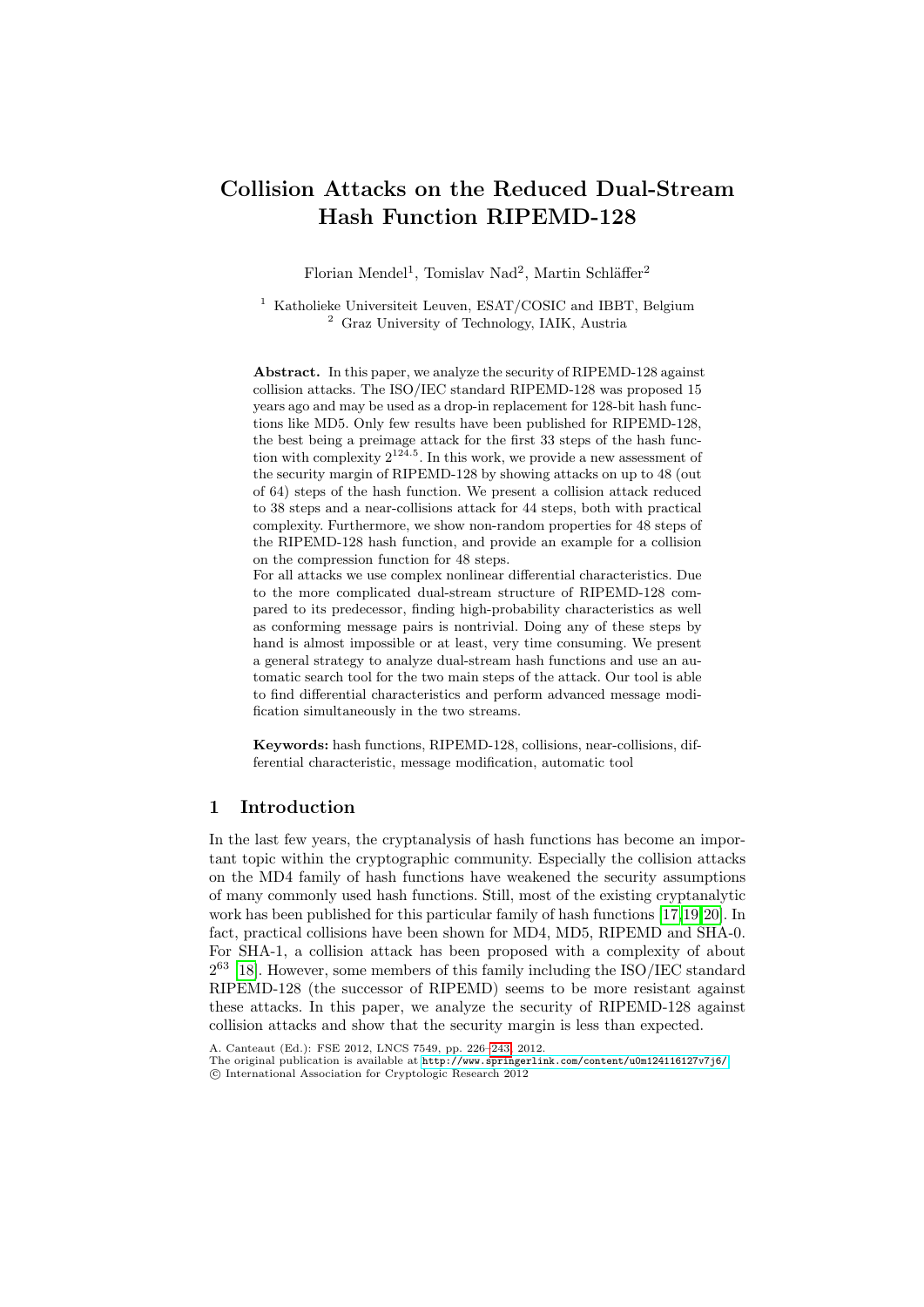R[elat](#page-14-0)ed Work. Since its proposal 15 years ago only a few results have been pu[blis](#page-14-1)hed for RIPEM[D-12](#page-15-1)8. Most published results are concerning the preimage resistance of the hash function [13, 16]. The best currently known attack is a preimage attack for 33 steps and 36 intermediate steps of the hash function with a complexity only slightly faster than the generic complexity of  $2^{128}$  [16]. The only work regarding the collision resistance of RIPEMD-128 has been published by Mendel et al. [11], where the application of the differential attacks on RIPEMD by Dobbertin [5] and Wang et al. [17] is studied. However, due to the increased nu[mb](#page-2-0)er of steps and the fact that the two streams are more different than in RIPEMD, they concluded that RIPEMD-128 is secure against this type of [atta](#page-15-1)cks.

Our Contribution. I[n t](#page-14-2)[his](#page-14-3) paper, we first provide a general strategy to analyze dual-stream hash functions in Sect. 2. We analyze different methods to find highprobability differential characteristics which work for both streams. Similar as in the attack on RIPEMD [17], characteristics in two streams are impossible with a high probability. Therefore, in our attacks an automatic search tool is essential for finding valid differential characteristics [4, 10]. This is especially important in [th](#page-14-4)[e](#page-14-5) [first](#page-15-2) [ro](#page-15-3)und of a hash function where characteristics are usually quite dense. In this first round, one usually assumes that conditions imposed by the characteristic can be fulfilled efficiently using message modification techniques. However, message modification is much more difficult in the dual-stream case since two state words are updated using a single message word. This reduced freedom could in general be compensated with hand-tuned advanced message modification techniques [8, 9, 15, 20]. However, another contribution of our work is to provide a fully automatic tool which can be used to find conforming message pairs in the first round of a dual-stream hash funct[ion.](#page-11-0)

| component   | attack         | steps      | complexity        | generic    | reference                     |
|-------------|----------------|------------|-------------------|------------|-------------------------------|
| hash        | collision      | 38         | example, $2^{14}$ | $2^{64}$   | Sect. 4                       |
| hash        | near-collision | 44         | example, $2^{32}$ | $2^{47.8}$ | Sect. 5.1                     |
| hash        | non-randomness | 48         | $2^{70}$          | $2^{76}$   | Sect. $5.2$                   |
| compression | collision      | 48         | example, $2^{40}$ | $2^{64}$   | Sect. 5.3                     |
| hash        | preimage       | 33         | $2^{124.5}$       | $2^{128}$  | $\left[13\right]$             |
| hash        | preimage       | interm. 35 | $2^{121}$         | $2^{128}$  | $\left\lceil 13\right\rceil$  |
| hash        | preimage       | interm. 36 | $2^{126.5}$       | $2^{128}$  | $\left\lceil 16 \right\rceil$ |

Table 1. Summary of our new and previous re[sults](#page-13-0) on RIPEMD-128.

We apply our attack strategy and tools to the ISO/IEC standard RIPEMD-128 which we describe in Sect. 3. Using our automatic tools, we are able to construct the first practical collisions for up to 38 steps of RIPEMD-128 with a complexity of  $2^{14}$ . We describe the collision attack in details in Sect. 4. The attack can be extended (Sect. 5) to practical near-collisions on 44 steps with complexity  $2^{32}$ .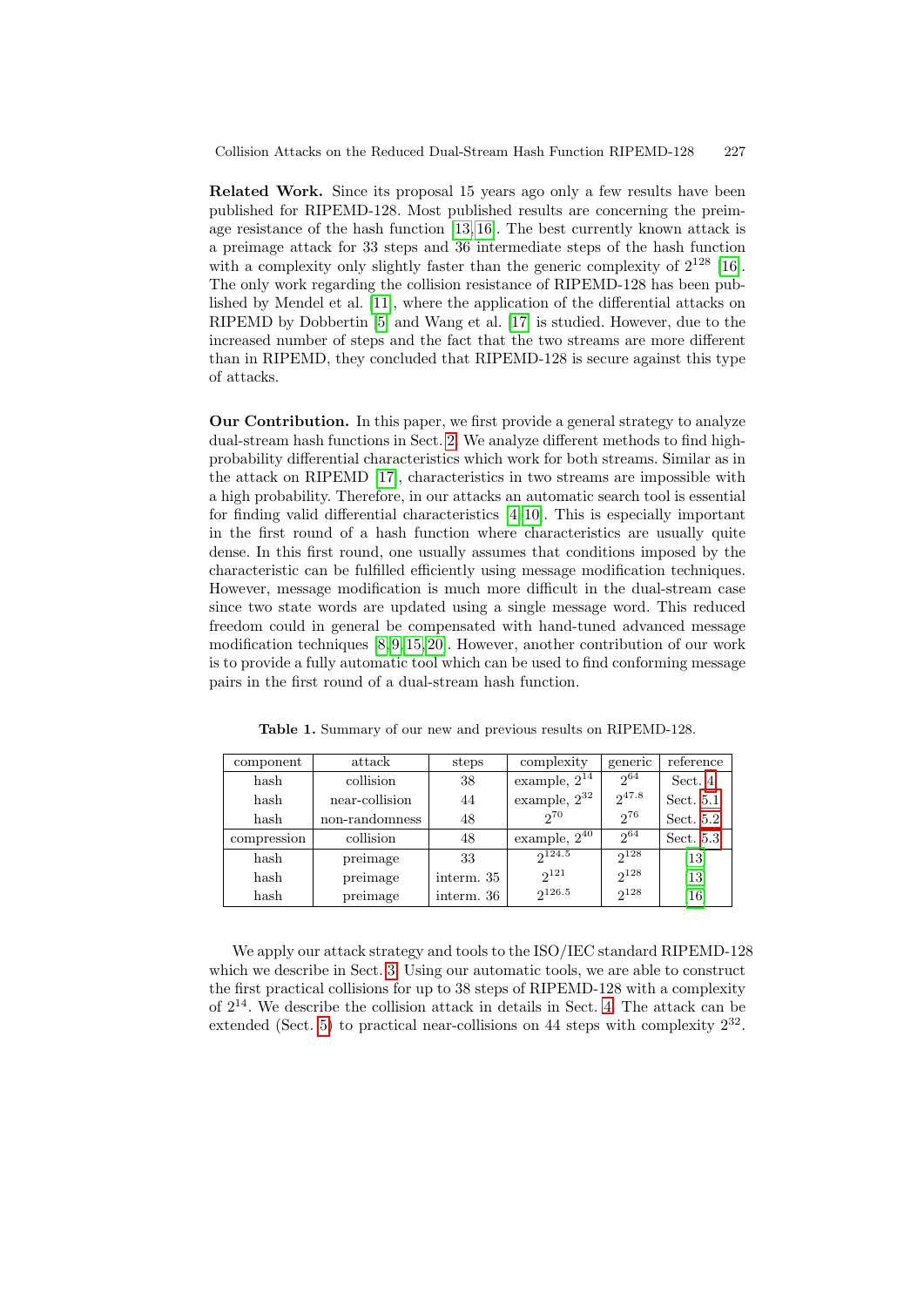<span id="page-2-0"></span>Furthermore, we provide a theoretical distinguisher of the hash function for 48 steps (3 out of 4 rounds) and show that 3 rounds of the RIPEMD-128 compression function are not collision free. Our results are summarized in Table 1, together with all known previous results. Finally, we conclude in Sect. 6 and discuss directions of future work on hash functions with parallel state update transformation.

### 2 Cryptanalysis of Dual-Stream Hash Functions

In this section, we describe our attack strategy for the cryptanalysis of dualstream hash functions. The general attack strategy is based on the recent results in cryptanalysis of the MD4-family of hash functions [17, 20]. However, the application of this strategy is nontrivial in the case of dual stream hash functions. Since in each step, one message word is used to update two state words, the freedom of an attacker in finding valid differential characteristics and performing message modification is limited. He[nce](#page-15-1)[, a](#page-15-3) more careful analysis is required to overcome this problem.

### 2.1 Collision Attacks on Hash Functions

In the following, we first give a brief overview of the attack strategy used in the recent collision attacks on the MD4-family of hash functions [17, 20]. All attacks basically use the same strategy which we adopt for dual-stream hash functions. The high-level strategy can be summarized as follows:

- 1. Find a characteristic for the hash function that holds with high probability after the first round of the hash function.
- 2. Find a characteristic (not necessary with high probability) for the first round of the hash function.
- 3. Use message modification techniques to fulfill conditions imposed by the characteristic in the first round. This increases the probability of the characteristic.
- 4. Use random trials to find values for the remaining free message bits such that the message follows the characteristic.

<span id="page-2-1"></span>The most difficult and important part of the attack is to find a good differential characteristic for both the first round and the remaining rounds of the hash function, since this defines the final attack complexity. There are several methods to find good differential characteristics. The second important part of the attack is to find conforming inputs for the complex nonlinear differential characteristic in the first round of the hash function using message modification techniques.

### 2.2 Collision Attacks on Dual-Stream Hash Functions

In the following, we will describe our approach to construct good differential characteristics and find colliding message pairs for dual-stream hash functions. We focus on hash functions like RIPEMD-128, but the general idea is applicable to any hash function with two or more streams.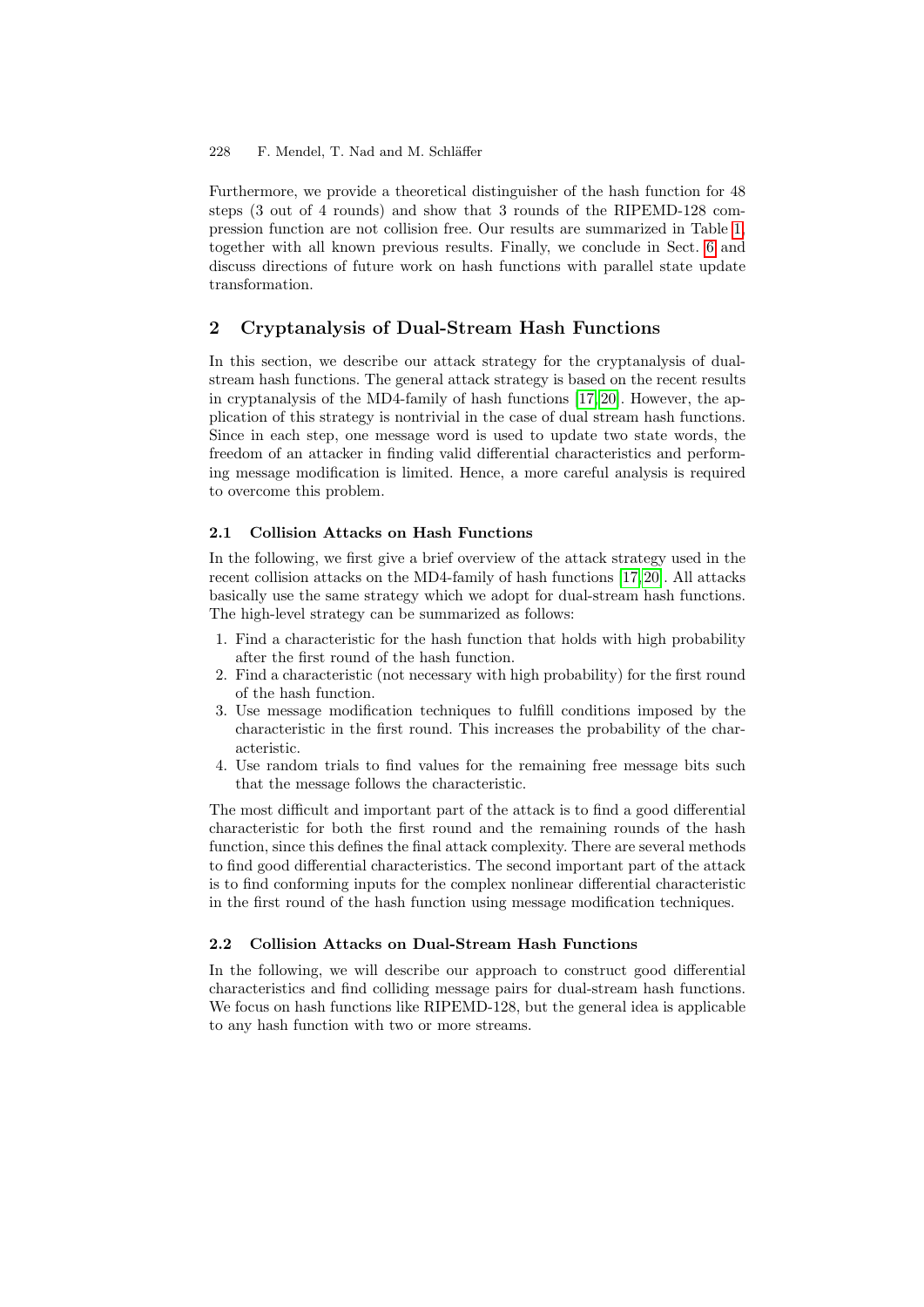Finding suitable differential ch[ara](#page-15-1)cteristics. If the two streams of the hash function are the same except for constant additions, the same differential characteristic can be used in both streams. For instance, in the case of RIPEMD, the permutation and rotation values are indeed equal for both streams. Hence, it is sufficient to find a collision-producing characteristic for only one stream (3 rounds) and apply it simultaneously to both streams [17]. Nevertheless, the number of necessary conditions increases for two st[rea](#page-14-6)[m](#page-14-7)[s. H](#page-15-5)ence, it is more likely to have contradicting conditions. In fact, Wang et al. reported that among 30 selected collision-producing characteristics only one can produce a real collision.

If the two streams are more different, we first need to find a differential characteristic for the hash function after round 1, which holds with a high probability in both streams. One approach is to find such characteristics is to use a linearized model of the hash function and algorithms from coding theory [2,7,14]. This works quite well for hash functions with a regular message expansion and step update transformation (like SHA-1), and can be applied to dual-stream hash functions in a straight-forward way.

However, the linearization approach does not [wor](#page-15-1)[k w](#page-15-3)ell for hash functions with a permutation of words in the message expansion and different rotation values in the state update transformation (RIPEMD-128 and RIPEMD-160). One usually gets linear differential characteristics with high Hamming weight and hence, a high complexity. However, for such hash functions, we can still make use of the approach of Wang et al. in the attac[ks on](#page-9-0) MD4, RIPEMD and MD5 [17,20]. The idea is to use differences in one or more message words to find local (or inner) collisions within a few steps in the last round(s) of the hash function. Then a suitable characteristic for the remaining steps, preferably also using short local collisions, has to be constructed. Although this is obviously more difficult for dual-stream hash functions, we were able to construct such high-probability differential characteristics for reduced RIPEMD-128 (see Sect. 4.1).

Once, the characteristic after round 1 is fixed we need to find a characteristic (not necessary with high probability) for the first round of the hash function for both streams. Note that in the previous part of the attack it might still be possible to construct inner collisions with hand by choosing the differences carefully. However, to construct a valid nonlinear differential characteristic for both streams in the first round, an automatic search tool is needed. While one can use complex differential characteristics in both streams, we aim for differential characteristics that are sparse in at least one of the two streams, since such sparse characteristics will then also reduce the complexity of the message modification step.

Using message modification t[ech](#page-15-3)niques. Once we have fixed the differential characteristic for both streams we start with the message search. In the first round, the freedom of the whole message block can be used to get a conforming message pair for the first 16 steps. For single-stream hash function, basic message modification techniques simply choose conforming state words and invert each step update transformation to get the message word [20]. However, as already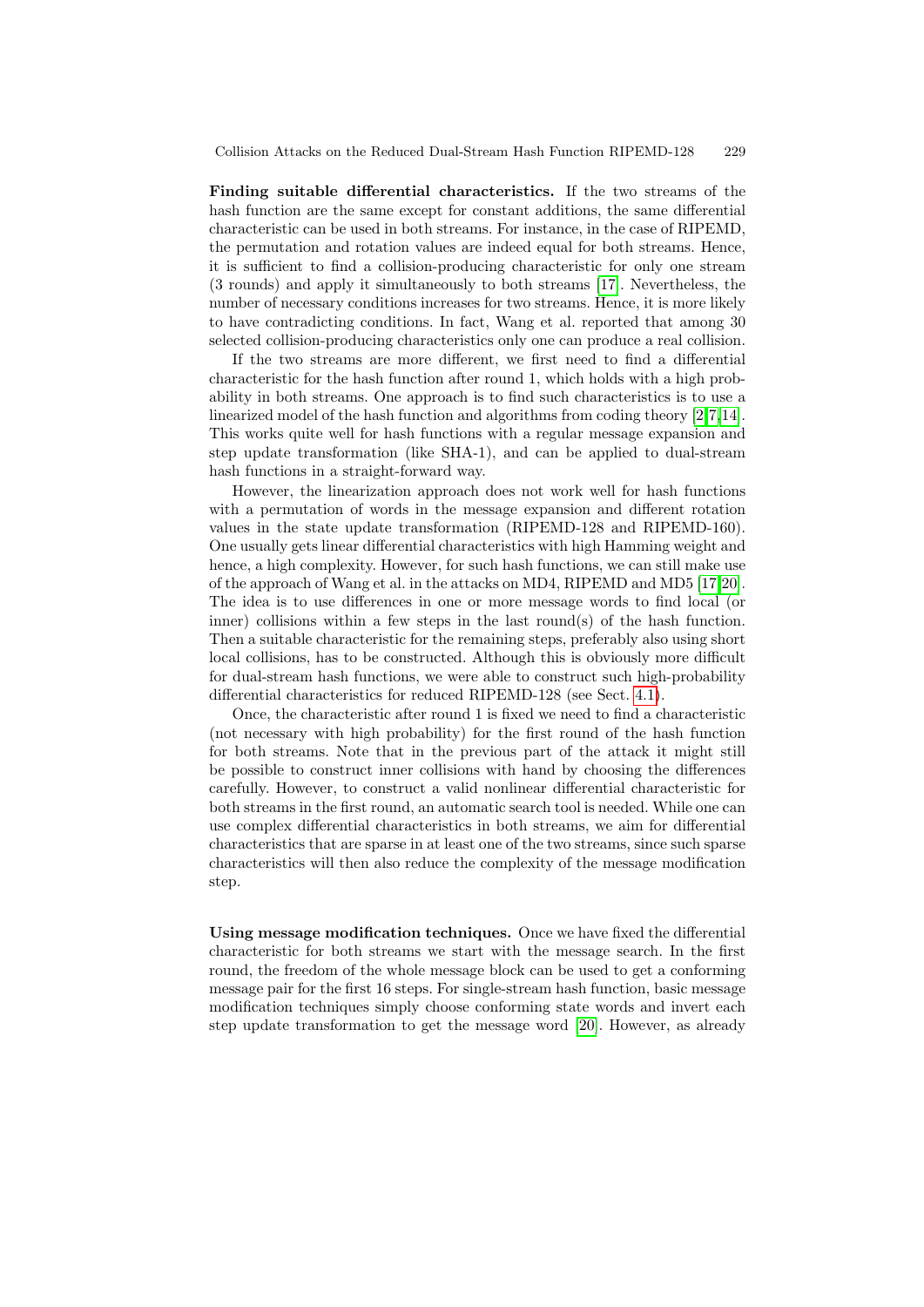noted by Wang et al. [17], message modification is more complicated for two streams since the conditions on two state words need to be fulfilled using a single message word. While in RIPEMD the same message word is used in the same step of the left and right stream, this is not the case in RIPEMD-128, which significantly increases the complexity of message modification.

In the attack on RIPEMD, two techniques have been proposed exploiting the freedom of other message bits using carry effects, th[e B](#page-14-4)oolean function and previous message words. The same rotation values in RIPEMD allow an easier application of this idea since it is still possible to fulfill conditions from LSB to MSB. However, for streams with different rotation values, previously corrected conditions may become invalid again. In general, conditions on two state words using a single message word can be fulfilled using advanced message modification techniques. Many dedicated techniques have been proposed in recent years [8, 9, 15, 20], which could also be used to fulfill conditions in the first round of dual-stream hash functions.

To simplify the message modification we use a more general approach. Instead of complicated, dedicated techniques, we use an automated tool for the message modification in the first round. To be more precise, we use the same tool as for the differential path search in the first round. Instead of searching for valid differential characteristics in both streams, we search for valid bit-wise assignments of 0's and 1's to the message and state bits in the first round. Since we solve for conforming message words bit-wise, a different message word permutation, different rotation values and carry effects are handled automatically, similar as in the search for differential characteristics. Moreover, this approach can be generalized to any ARX based design.

The disadvantage of our automated bit-wise approach is a slightly higher complexity, compared to a hand-tuned word-wise approach. However, this increased costs can be amortized by randomizing message words at the end of round 1 to find solutions efficiently for the high-probability characteristic of the remaining rounds.

#### 2.3 Automatic Search Tool

The application of the above strategies is far from being trivial and requires an advanced set of techni[que](#page-14-3)s and tools to be successful. Due to the increased complexity of dual-stream hash functions with different streams, finding good differential characteristics by hand is almost impossible. Therefore, we have developed an automatic tool which can be used for [find](#page-14-2)ing complex nonlinear differential characteristics as well as for solving nonlinear equations involving conditions on state words and free message bits, i.e. to find confirming message pairs. Our tool is based on the approach of Mendel et al. [10] to find both complex nonlinear differential characteristics and conforming message pairs for SHA-2.

The basic idea is to consider differential characteristics which impose arbitrary conditions on pairs of bits using generalized conditions [4]. Generalized conditions are inspired by signed-bit differences and take all 16 possible condi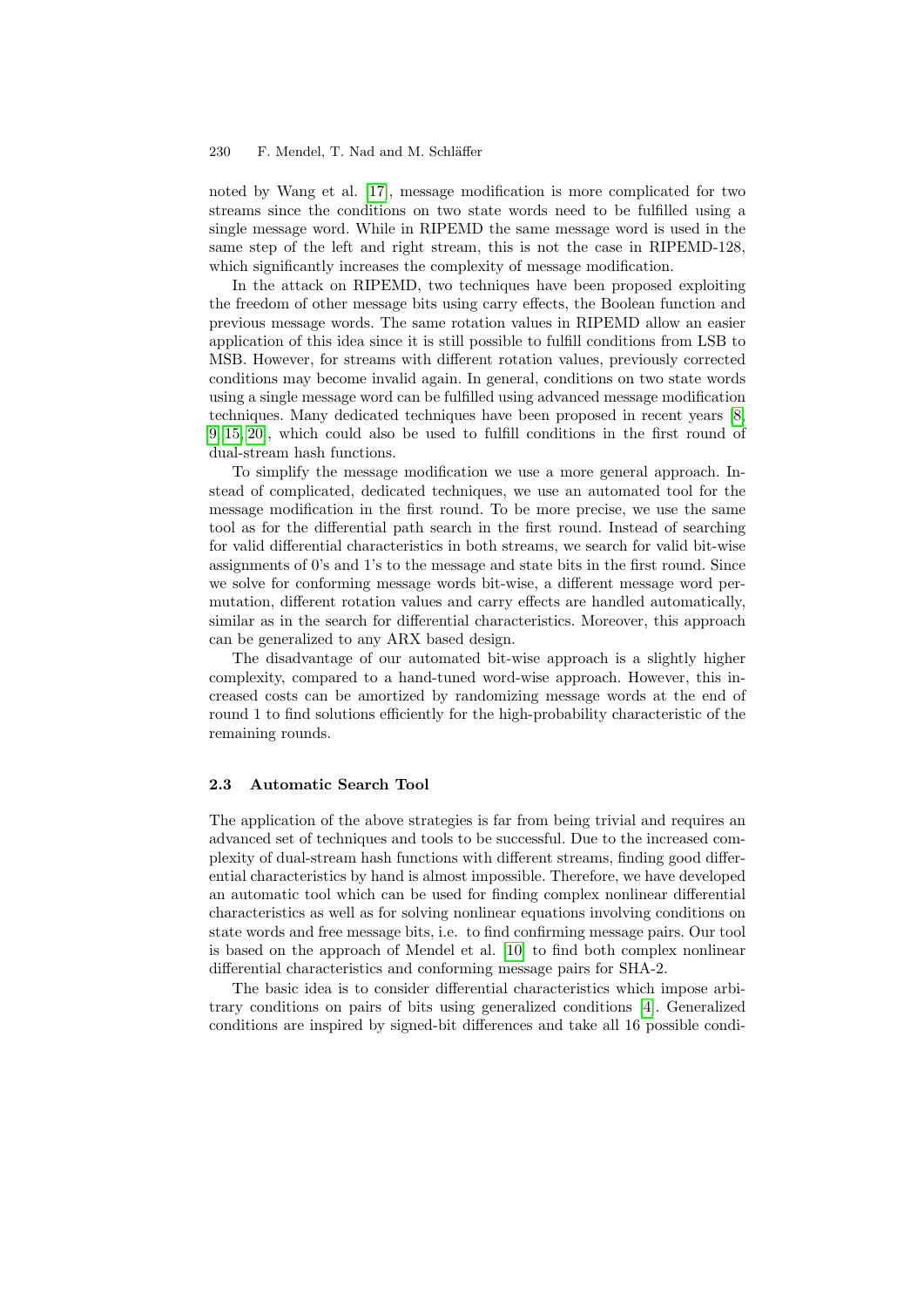tions on a pair of bits into account. Table 2 lists all these possible conditions and introduces the notation for the various cases.

| $\left(X_i, X_i^*\right)$ | (0, | (1,0) | (0, 1) | $(1,\overline{1})\cup$ | $\overline{(X_i,X^*_i)}$ | (0, |  | (1,1) |
|---------------------------|-----|-------|--------|------------------------|--------------------------|-----|--|-------|
| ິ                         |     |       |        |                        | з                        |     |  |       |
|                           |     |       |        |                        |                          |     |  |       |
| х                         |     |       |        |                        |                          |     |  |       |
|                           |     |       |        |                        | A                        |     |  |       |
| 11                        |     |       |        |                        | В                        |     |  |       |
| n                         |     |       |        |                        |                          |     |  |       |
|                           |     |       |        |                        |                          |     |  |       |
|                           |     |       |        |                        | F.                       |     |  |       |

Table 2. Notation for possible generalized conditions on a pair of bits [4].

Using these generalized conditions and propagating them in a bitsliced manner, we can construct complex differential characteristics in an efficient way. The basic idea of the search algorithm is to randomly pick a bit from a set of bit positions with predefined conditions, impose a more restricted condition and compute how thi[s n](#page-14-2)[ew](#page-14-3) condition propagates. This is repeated until an inconsistency is found or all unrestricted bits from the set are eliminated. Note that this general approach can be used for both, finding differential characteristics and conforming message pairs.

For example, the search strategy for finding nonlinear characteristics works as follows (for a more detailed description of the search algorithm or how the conditions are propagated we refer to  $[4, 10]$ :

- 1. Define a set of unrestricted bits (?) and unsigned differences (x).
- 2. Pick a random bit from the set.
- 3. Impose a zero-difference  $(-)$  on unrestricted bits  $(?)$ , or randomly choose a sign ( $u$  or  $n$ ) for unsigned differences  $(x)$ .
- 4. Check how the new conditions propagate.
- 5. If an inconsistency occurs, remember the last bit and jump back until this bit can be restricted without leading to a contradiction.
- 6. Repeat from step 2 until all bits from the set have been restricted.

We use the same strategy to find conforming input pairs for a given differential characteristic. Instead of picking an unrestricted bit (?) we pick an undetermined bit without difference  $(-)$  and assign randomly a value  $(0 \text{ or } 1)$ until a solution is found:

- 1. Define a set of undetermined bits without difference (-).
- 2. Pick a random bit from the set.
- 3. Randomly choose the value of the bit (0 or 1).
- 4. Check how the new conditions propagate.
- 5. If an inconsistency occurs, remember the last bit and jump back until this bit can be restricted without leading to a contradiction.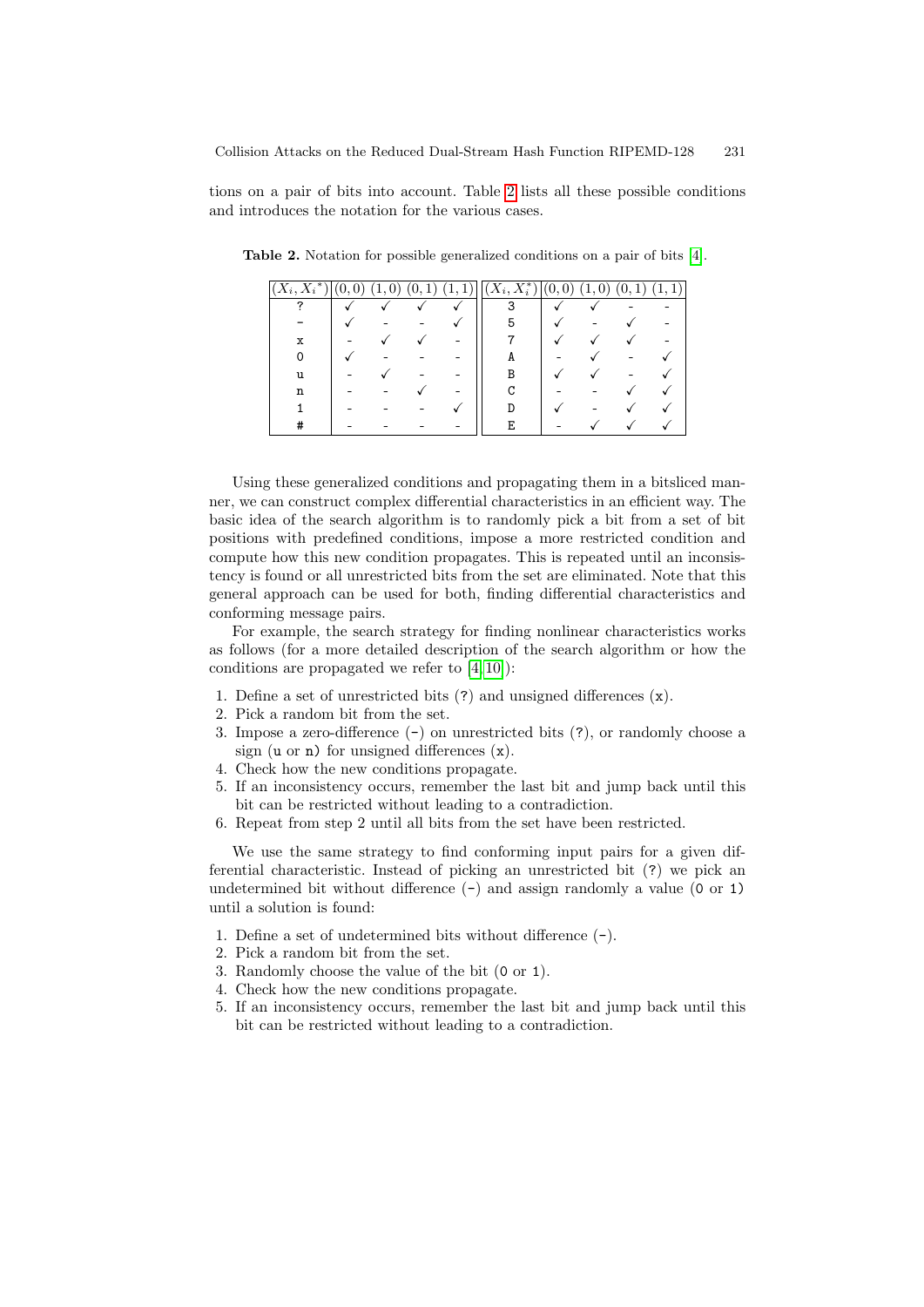- 232 F. Mendel, T. Nad and M. Schläffer
- 6. Repeat from step 2 until all bits from the set have been restricted.

<span id="page-6-0"></span>Note that the efficiency of finding a conforming message pair can be increased if the undetermined bits without difference  $(-)$  are picked in a specific order. The order strongly depends on the specific hash function. In general, fully determining word after word turns out to be a good approach for word-wise defined ARX-based hash functions. Using this approach, we can instantly (milliseconds) find solutions for the first round of dual-stream has[h](#page-14-8) functions without the need for hand-tuned advanced message modification techniques.

### 3 Description of RIPEMD-128

RIPEMD-1[28](#page-14-8) was designed by Dobbertin, Bosselaers and Preneel in [6] as a replacement for RIPEMD. It is an iterative hash functions based on the Merkle-Damgård design principle  $[3,12]$  and processes 512-bit input message blocks and produces a 128-bit hash value. To guarantee that the message length is a multiple of 512 bits, an unambiguous padding method is applied. For the description of the padding method we refer to [6].



Fig. 1. Structure of the RIPEMD-128 compression function.

Like its predecessor, the function of RIPEMD-128 consists of two parallel streams. In each stream the state variables are updated corresponding to the message block and combined with the previous chaining value after the last step, depicted in Figure 1. While RIPEMD consists of two parallel streams of MD4, the two streams are designed differently in the case of RIPEMD-128. In the following, we describe the compression function in detail.

Each stream of the compression function of RIPEMD-128 basically consists of two parts: the state update transformation and the message expansion. Furthermore, RIPEMD-128 consists of a feed-forward where the input and output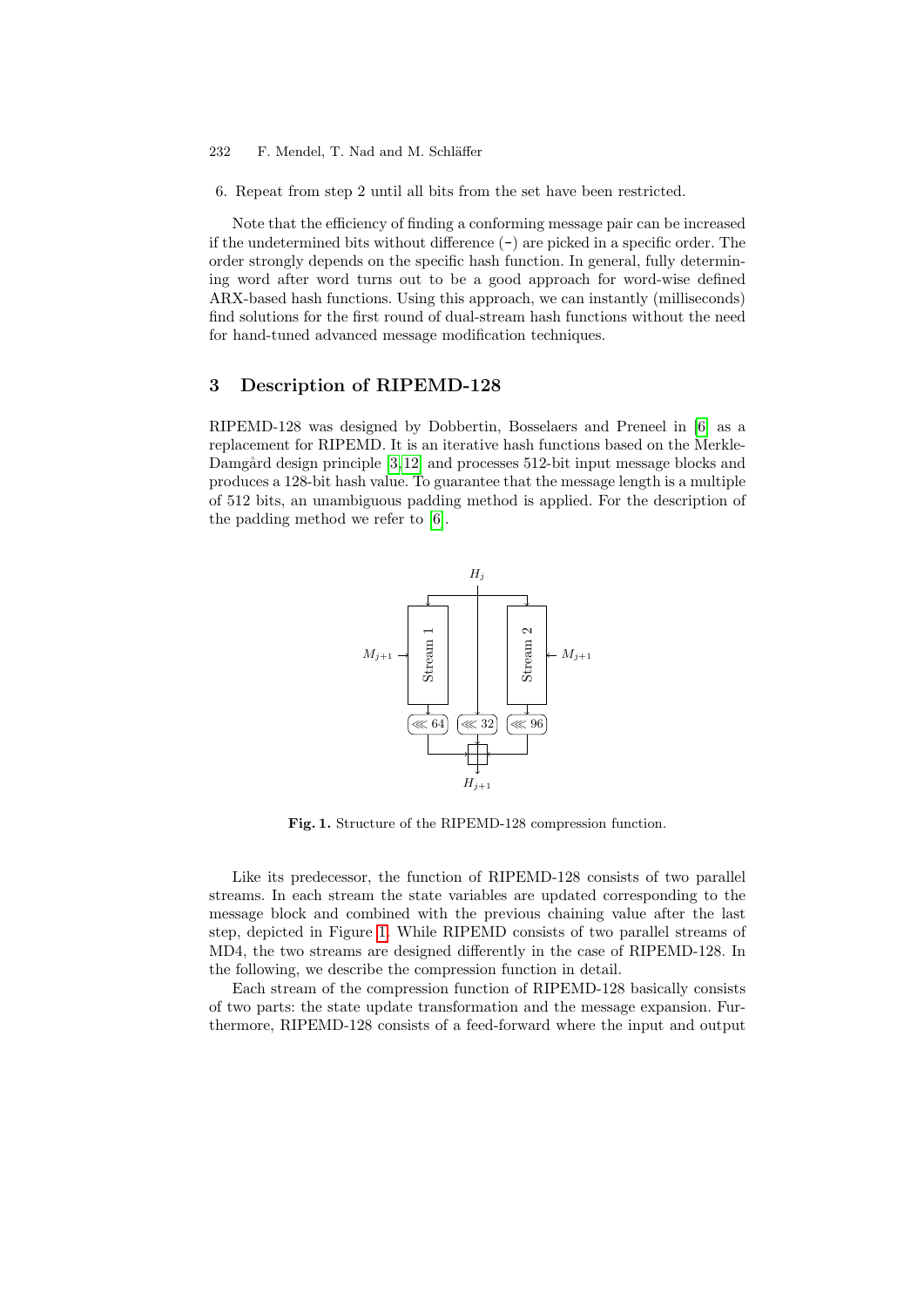state words are added in a different ord[er.](#page-7-0) For a detailed description we refer to [6].

State Update Transformation. The state update transformation of each stream starts from a (fixed) initial value IV of four 32-bit words  $B_{-4}$ ,  $B_{-3}$ ,  $B_{-2}$ ,  $B_{-1}$  and updates them in 4 rounds of 16 steps each. In each step one message word is used to update the four state variables. Figure 2 shows one step of the state update transformation of each stream of RIPEMD-128.



<span id="page-7-0"></span>Fig. 2. The step update transformation of RIPEMD-128.

The function f is different in each round.  $f_r$  is used for the r-th round in the left stream, and  $f_{5-r}$  is used for the r-th round in the right stream  $(r = 1, \ldots, 4)$ :

$$
f_1(x, y, z) = x \oplus y \oplus z,
$$
  
\n
$$
f_2(x, y, z) = (x \wedge y) \vee (\neg x \wedge z),
$$
  
\n
$$
f_3(x, y, z) = (x \vee \neg y) \oplus z,
$$
  
\n
$$
f_4(x, y, z) = (x \wedge z) \vee (y \wedge \neg z).
$$

A step constant  $K_r$  is added in every step; the constant is different for each round and for each stream. For the actual values of the constants we refer to [6], since we do not need them in the analysis. For both streams the following rotation values s given in Table 3 are used.

Message Expansion. The message expansion of RIPEMD-128 is a permutation of the 16 message words in each round. Different permutations are used for the left and the right stream. For both streams the message words are permuted according to Table 4.

Feed-Forward. After the last step of the state update transformation, the initial values  $B_{-4}, \ldots, B_{-1}$  and the output values of the last step of the left stream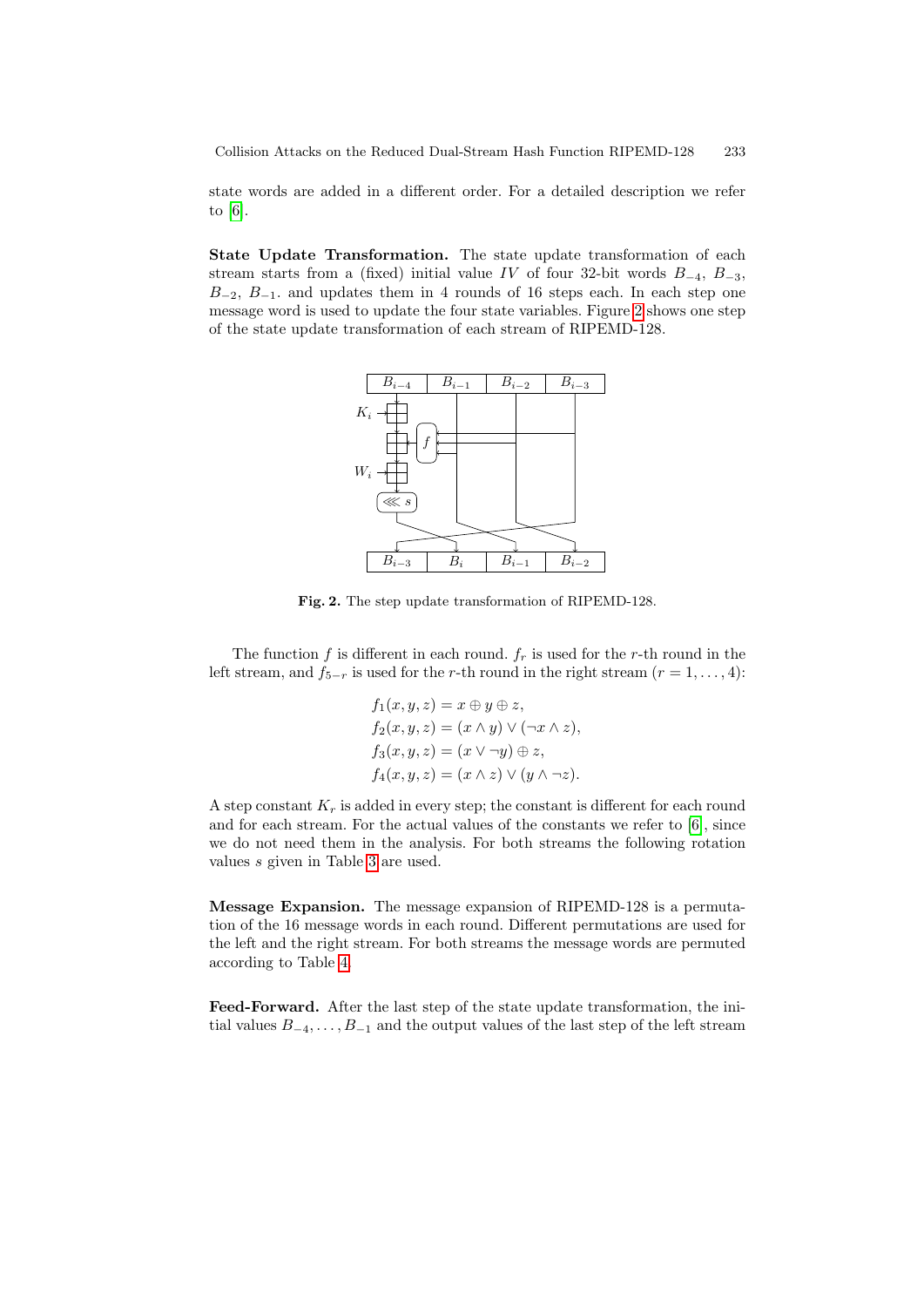Table 3. The rotation values s for each step and each stream of RIPEMD-128.

|        | Step                                                                       | 0 1 2 3 4 5 6 7 8 9 10 11 12 13 14 15 |  |  |  |  |  |  |  |  |
|--------|----------------------------------------------------------------------------|---------------------------------------|--|--|--|--|--|--|--|--|
|        | Round 1 11 14 15 12 5 8 7 9 11 13 14 15 6 7 9 8                            |                                       |  |  |  |  |  |  |  |  |
| left   | Round 2   7 6 8 13 11 9 7 15 7 12 15 9 11 7 13 12                          |                                       |  |  |  |  |  |  |  |  |
| stream | Round 3 11 13 6 7 14 9 13 15 14 8 13 6 5 12 7 5                            |                                       |  |  |  |  |  |  |  |  |
|        | Round 4 11 12 14 15 14 15 9 8 9 14 5 6 8 6 5 12                            |                                       |  |  |  |  |  |  |  |  |
|        | Round 1   8   9   9   11   13   15   5   5   7   8   11   14   14   12   6 |                                       |  |  |  |  |  |  |  |  |
| right  | Round 2   9 13 15 7 12 8 9 11 7 7 12 7 6 15 13 11                          |                                       |  |  |  |  |  |  |  |  |
| stream | Round 3   9 7 15 11 8 6 6 14 12 13 5 14 13 13 7 5                          |                                       |  |  |  |  |  |  |  |  |
|        | Round 4 15 5 8 11 14 14 6 14 6 9 12 9 12 5 15 8                            |                                       |  |  |  |  |  |  |  |  |

Table 4. The index of the message words  $m_i$  which are used as the expanded message words  $W_i$  in each step and each stream of RIPEMD-128.

|      | Step   0 1 2 3 4 5 6 7 8 9 10 11 12 13 14 15                                                                                             |  |  |  |  |  |  |  |  |
|------|------------------------------------------------------------------------------------------------------------------------------------------|--|--|--|--|--|--|--|--|
|      | Round 1   0 1 2 3 4 5 6 7 8 9 10 11 12 13 14 15                                                                                          |  |  |  |  |  |  |  |  |
| left | $\vert$ Round 2 $\vert$ 7 4 13 1 10 6 15 3 12 0 9 5 2 14 11 8                                                                            |  |  |  |  |  |  |  |  |
|      | stream   Round $3 \mid 3 \mid 10 \mid 14 \mid 4 \mid 9 \mid 15 \mid 8 \mid 1 \mid 2 \mid 7 \mid 0 \mid 6 \mid 13 \mid 11 \mid 5 \mid 12$ |  |  |  |  |  |  |  |  |
|      | Round 4 1 9 11 10 0 8 12 4 13 3 7 15 14 5 6 2                                                                                            |  |  |  |  |  |  |  |  |
|      | Round 1   5 14 7 0 9 2 11 4 13 6 15 8 1 10 3 12                                                                                          |  |  |  |  |  |  |  |  |
|      | right Round 2 6 11 3 7 0 13 5 10 14 15 8 12 4 9 1 2                                                                                      |  |  |  |  |  |  |  |  |
|      | stream   Round 3   15 5 1 3 7 14 6 9 11 8 12 2 10 0 4 13                                                                                 |  |  |  |  |  |  |  |  |
|      | Round 4   8 6 4 1 3 11 15 0 5 12 2 13 9 7 10 14                                                                                          |  |  |  |  |  |  |  |  |
|      |                                                                                                                                          |  |  |  |  |  |  |  |  |

<span id="page-8-0"></span> $B_{63}, \ldots, B_{60}$  and the last step of the right stream  $B'_{63}, \ldots, B'_{60}$  are combined, resulting in the final value of one iteration (feed-forward). The result is the final hash value or the initial value for the next message block:

$$
B_{-1} \boxplus B_{62} \boxplus B'_{61}
$$
  
\n
$$
B_{-4} \boxplus B_{63} \boxplus B'_{62}
$$
  
\n
$$
B_{-3} \boxplus B_{60} \boxplus B'_{63}
$$
  
\n
$$
B_{-2} \boxplus B_{61} \boxplus B'_{60}
$$

### 4 Collision Attacks on RIPEMD-128

To find collisions in reduced RIPEMD-128 we use the strategy proposed in Sect. 2.2. The attack consists of 3 major parts given as follows:

- 1. Starting Point: Find a good start setting, i.e. differences in only a few specific message words that may lead in a differential characteristic with high probability after step 15.
- 2. Differential Characteristic: Search for a high-probability differential characteristic for the whole hash function where at most one stream has a low probability in step 0-15.
- 3. Message Pair: Find a colliding message pair using automated message modification and random trials.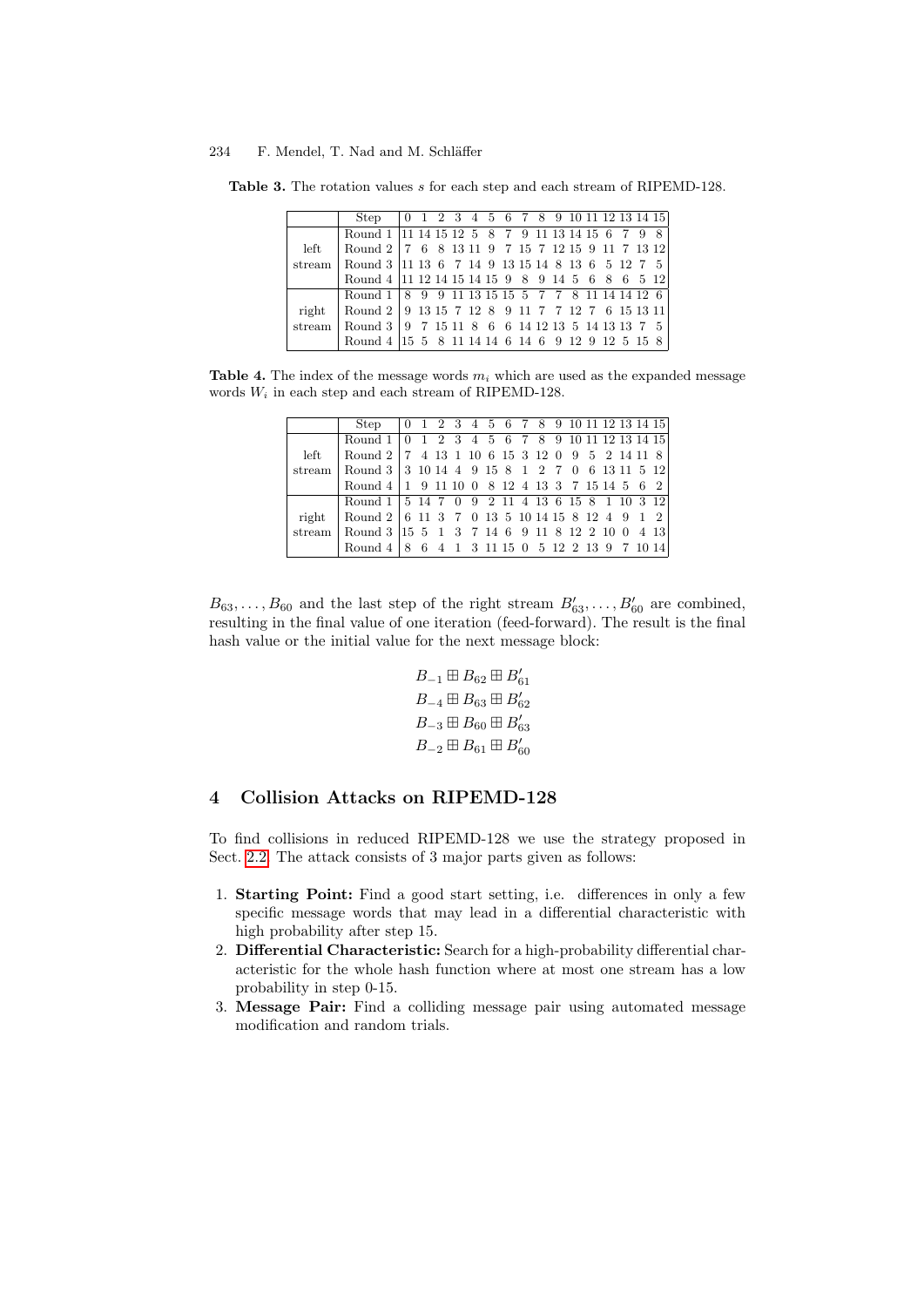#### <span id="page-9-0"></span>4.1 Finding a Starting Point

In MD4-like hash functions, differences are introduced and canceled using differences in the expanded message words. Since RIPEMD-128 has two streams with different permutation of message words, the first step in the attack is to determine those message words which may contain differences. We have several constraints such that the whole attack can be carried out efficiently.

First of all, we aim for a high probability differential characteristics after step 15 in both streams. Such high probability differential characteristics can be constructed if the differences introduced by the message words are canceled immediately using local collisions spanning over only a few steps. The shortest local collision in the MD4 step update goes over 4 steps. However, due to the different message permutation used in each stream, [it is](#page-2-1) difficult to achieve short local collisions in both streams simultaneously.

Another possibility is to cancel all differences in each stream as early as possible in round 2 and find message words, such that new differences are introduced late in round 3. A further constraint is to have a short local collision and hence sparse differential characteristic in one stream between step 0-15 such that the message modification part can be carried out more efficiently (see Sect. 2.2).

A single message word which seems to be a good choice is  $m_{13}$ . In this case, [we](#page-14-1) get one short local collision between round 1 and round 2 in the left stream and one slightly longer local collision between round 1 and round 2 in the right stream. Both local collisions end in the first few steps of round 2. Furthermore, the message word  $m_{13}$  introduces differences very late in the last few steps of round 3 (see Fig. 3). Note that a similar approach was used by Dobbertin in the attack on RIPEMD [5]. Unfortunately, no local collision spanning over 5 steps in the left stream between round 1 and 2 can be constructed which renders the attack impossible.



Fig. 3. Using only message word  $m_{13}$ .

A better choice is to use differences in two message words, like it was done by Wang et al. in the attack on RIPEMD [17]. If we choose differences in  $m_0$ and  $m<sub>6</sub>$  then we get for the left stream one local collision over 6 steps in round 1, and another local collision over 4 steps in round 2. Note that in the right stream a short local collision over 4 steps (step 16-20) is actually impossible. This is due to the fact that for  $f_3$  (ONX-function), a local collision over 4 steps with differences in only two message does not exist. Hence, we combine in the right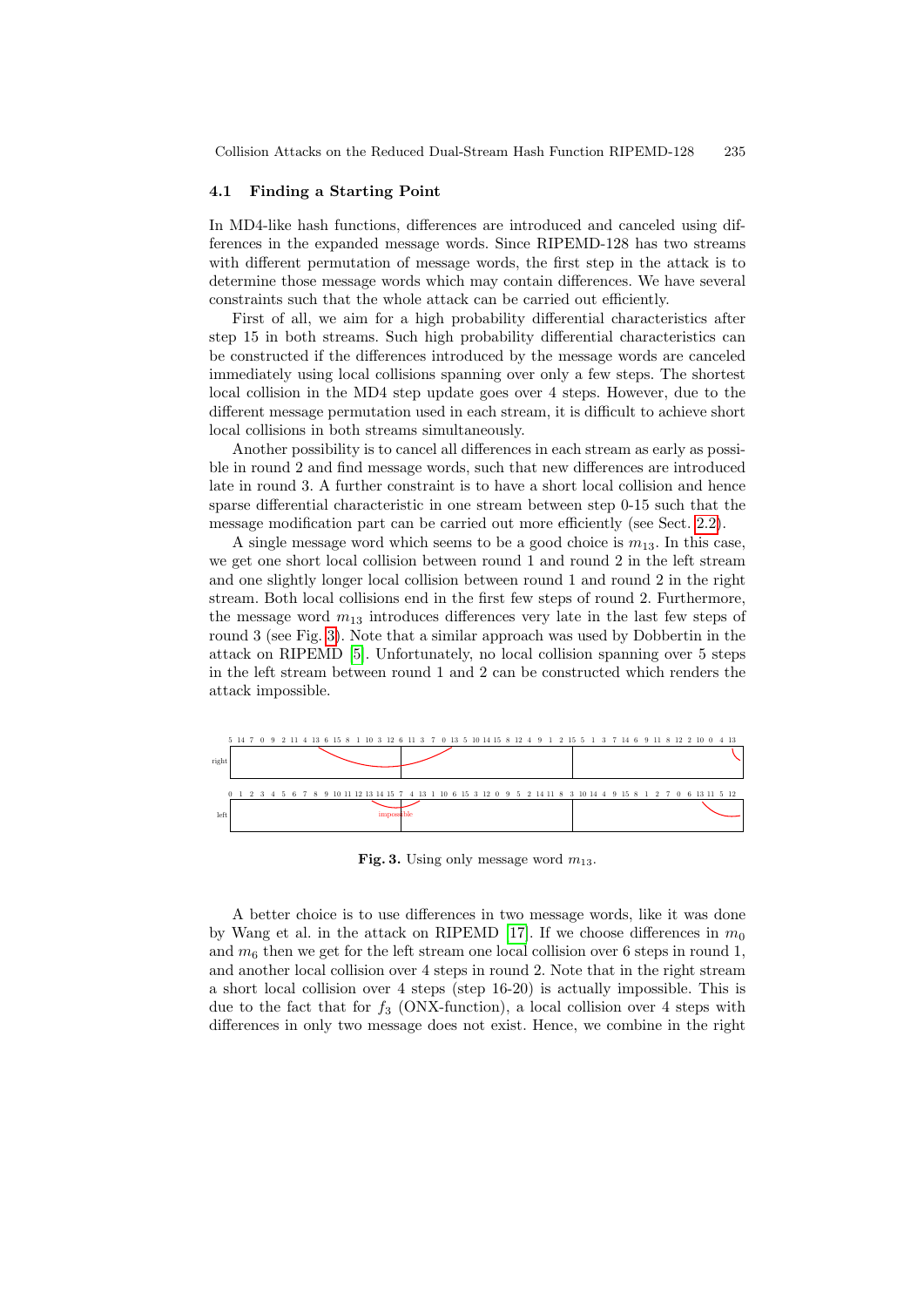stream the two local collisions resulting in one long local collision between step 3 and 20. In round 3, the first difference is added in step 38. Hence, using this starting point we can get a collision for 38 steps of RIPEMD-128.



Fig. 4. Using message words  $m_0$  and  $m_6$ .

#### 4.2 Finding a Differential Characteristic

Once we have fixed the starting point, i.e. the message [wo](#page-16-0)rds which may contain differences, we use an automated tool to find high-probability differential characteristics. Note that we do not fix the message difference prior to the search to allow the tool to find an optimal solution.

In order to get a differential characteristics resulting in a low attack complexity, we aim for a low Hamming weight difference in state word  $B_{21}$ . The best we could find is a differential [cha](#page-16-0)racteristic with 2 differences in  $B_{21}$  (see Table 8). Furthermore, the Boolean function XOR in the first round of the left stream provides less freedom in constructing local collisions than the non-linear functions. Hence, we first search for a differential characteristic in the left stream.

Once the characteristic in the left stream is fixed, we use an arbitrary first message block to fulfill the conditions on the chaining value. Since we have 14 conditions on the chaining value (see Table 8), finding the 1st block has a complexity of about  $2^{14}$ .

Next, we search f[or](#page-16-0) a differential characteristic in the right stream. To get a low complexity for the message search in round 2, we search for characteristics with only a few differences in state words  $B'_{14}$  and  $B'_{15}$ . Using our search tool, we can find many differential characteristic for the left and right stream within only a few minutes on an ordinary PC. A colliding differential characteristic for 38 steps of RIPEMD-128 is given in Table 8.

### 4.3 Finding a Confirming Message Pair

To fulfill all conditions imposed by the differential characteristic in the first round, we need to apply message modification techniques. Since we have many conditions in the first 6 steps of the left stream and the first 15 steps of the right stream this may not be an easy task. However, using our tool and generalized conditions, we can do message modification for the first 16 steps efficiently and immediately within milliseconds on a PC. Of course, by hand-tuning basic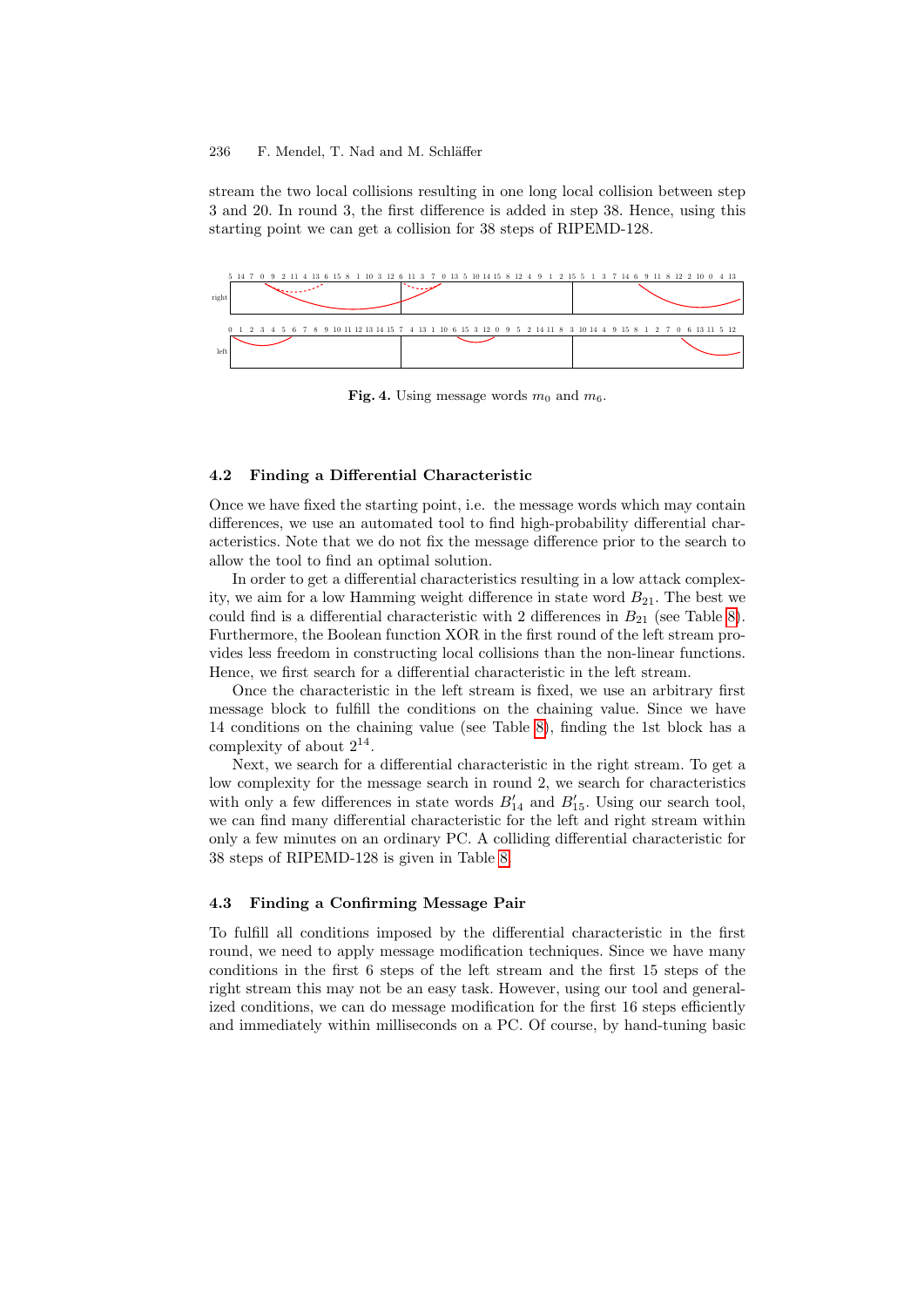<span id="page-11-1"></span>message modification the complexity might be improved, but using our tool this phase of the message search can [be](#page-11-1) fully automated. Furthermore, the cost of message modification is fully amortized by randomizing e.g. message word  $m_{12}$ to find a solution also for the high-probability characteristic in round 2 (and 3). Using the approximately  $2^{30}$  possible value for  $m_{12}$ , we can find a solution for the differential characteristic (complexity  $2^{14}$  after round 1) including message modification in less than a second on our PC. The resulting message pair for a collision on 38 steps of RIPEMD-128 is given in Table 5.

Table 5. Collision for 38 steps of RIPEMD-128.

| $M_1$           |                                                  |                                     |  |  | 9431bddf 7b9827d6 f54a64a9 df41a58a fd707a50 dad10eb6 48b0cc76 be66cb8c |  |
|-----------------|--------------------------------------------------|-------------------------------------|--|--|-------------------------------------------------------------------------|--|
|                 |                                                  |                                     |  |  | ab3b7afa 084ba98e ab0a4798 2a4b0d06 a79bf8b7 3fd6008a 4da2112d 849c5b9c |  |
| $M_2$           |                                                  |                                     |  |  | 952bc70f d0840848 eafffa57 0ca3c38a 45383ffb ddc6a9a1 796f1e20 0b9ff55f |  |
|                 |                                                  |                                     |  |  | ddb80113 f0ffe1b5 b7d75dc0 82c7298f f2c442f4 96cbf293 c441d662 06e9eec2 |  |
| $M_2^*$         |                                                  |                                     |  |  | 952bc50e d0840848 eafffa57 0ca3c38a 45383ffb ddc6a9a1 79ef1e21 0b9ff55f |  |
|                 |                                                  |                                     |  |  | ddb80113 f0ffe1b5 b7d75dc0 82c7298f f2c442f4 96cbf293 c441d662 06e9eec2 |  |
| $\varDelta M_2$ |                                                  |                                     |  |  |                                                                         |  |
|                 |                                                  |                                     |  |  |                                                                         |  |
| H2              |                                                  | a0a00507 fd4c7274 ba230d53 87a0d10a |  |  |                                                                         |  |
| $H^*_{\alpha}$  |                                                  | a0a00507 fd4c7274 ba230d53 87a0d10a |  |  |                                                                         |  |
|                 | $\Delta H_2$ 00000000 00000000 00000000 00000000 |                                     |  |  |                                                                         |  |

### 5 Extending the Attack to More Steps

<span id="page-11-0"></span>In this section, we will show how the collision attack on 38 steps can be extended to more steps of the hash function by using a weaker attack setting, i.e. near-collisions and subspace distinguisher. Furthermore, we present a free-start collision for 48 steps of RIPEMD-128 compression function.

### 5.1 Near-Collisions for the Hash Function

It is easy to see that by appending 6 steps to the characteristic for 38 steps one gets a near-collision for 44 steps of the hash function with only 6 differences in the hash value. However, note that while in the collision attack one can always append a message block with the correct padding this can not be done for a near-collision. Hence, in order to construct a near-collision for the hash function the padding has to be fixed on beforehand. Luckily, we have such a high amount of freedom in our attack the we can easily fix  $m_{15}$ ,  $m_{14}$  and parts of  $m_{13}$  in the attack to guarantee that the padding is correct. The result is a practical nearcollision (see Table 6) for 44 steps of RIPEMD-128 with complexity of  $2^{32}$ . Note that the generic attack to find a near-collision with only 6 differences in the hash value has a complexity of about  $2^{47.8}$ .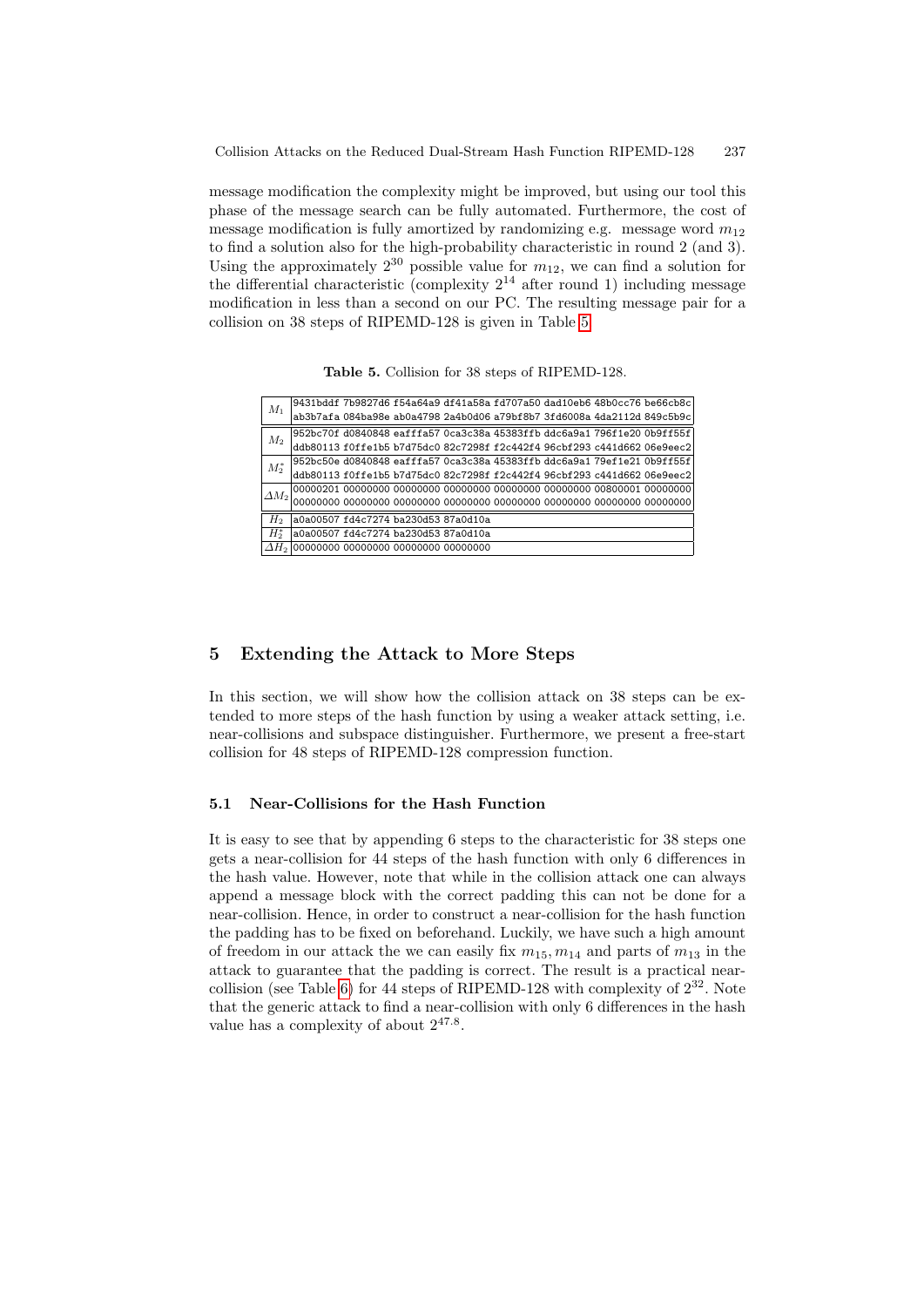Table 6. Near-collision for 44 steps of RIPEMD-128.

|                 |                                                   |  |  | 2ca95052 425a8f73 08be4537 c790e019 0dcc7d4e 29075123 75327262 8d0d4803 |  |
|-----------------|---------------------------------------------------|--|--|-------------------------------------------------------------------------|--|
| $M_1$           |                                                   |  |  | 1e57a6a4 73550688 59263eb1 98c6f6ce f03b8b4b 62d3fdf7 638db196 68c0b7b3 |  |
| $M_2$           |                                                   |  |  | aa1437ef f3646663 c339343a 52c43a1a 779995d5 7b6bd784 e927bb74 5e7cb217 |  |
|                 |                                                   |  |  | 7af2ac15 93392ccf 07e847cf 86318b70 d9d33105 809693dd 000003b8 00000000 |  |
| $M_2^*$         |                                                   |  |  | aa1435ee f3646663 c339343a 52c43a1a 779995d5 7b6bd784 e9a7bb75 5e7cb217 |  |
|                 |                                                   |  |  | 7af2ac15 93392ccf 07e847cf 86318b70 d9d33105 809693dd 000003b8 00000000 |  |
| $\varDelta M_2$ |                                                   |  |  |                                                                         |  |
|                 |                                                   |  |  |                                                                         |  |
| $H_2$           | 92dd7ef7 b1f15ee4 b3e6a250 9db2131b               |  |  |                                                                         |  |
| $H^*_{\alpha}$  | 929d5ef7 b1f15ee4 b3e6a250 bdb21b5f               |  |  |                                                                         |  |
|                 | $\Delta H_2$  00402000 00000000 00000000 20000844 |  |  |                                                                         |  |

#### <span id="page-12-0"></span>5.2 Non-Ra[ndo](#page-14-9)mness for t[he](#page-14-9) Hash Function

In this section, we show non-random properties for 48 steps (3 rounds) of the hash function. It is based on the differential  $q$ -multicollision distinguisher and the differential characteristic for 44 steps which is extended to 48 steps.

Differential  $q$ -multicollisions were introduced by Biryukov et al. in the cryptanalysis of the block cipher AES-256 [1]. Note that in [1] the attack is described for a block cipher. However, it can be easily adapted for a hash function. Below we repeat the basic definition and lemma, we need for the attack on RIPEMD-128.

Definition 1. A set of one difference and q inputs

<span id="page-12-1"></span> $\{\Delta M; (M^1), (M^2), \cdots, (M^q)\}\$ 

is called a differential q-multicollision for  $h(\cdot)$  if

$$
h(M^1) \boxminus h(M^1 \boxminus \Delta M) = h(M^2) \boxminus h(M^2 \boxminus \Delta M)
$$
  
=  $\cdots = h(M^q) \boxminus h(M^q \boxminus \Delta M).$ 

The complexity of the generic attack is measured in the number of queries.

Lemma 1. To construct a differential q-multicollision for an ideal has function wi[th](#page-12-1) an n-bit output an a[dve](#page-14-9)rsary needs at least

$$
O(q \cdot 2^{\frac{q-1}{q+1} \cdot n})
$$

queries on the average for small q.

The proof for Lemma 1 works similar as in [1] for an ideal cipher. Finally, we construct a differential  $q$ -multicollision to show non-random properties for RIPEMD-128 reduced to 48 steps. The attack has a complexity of about  $4 \cdot 2^{68}$ while the generic attack has a complexity of about  $2^{76}$ .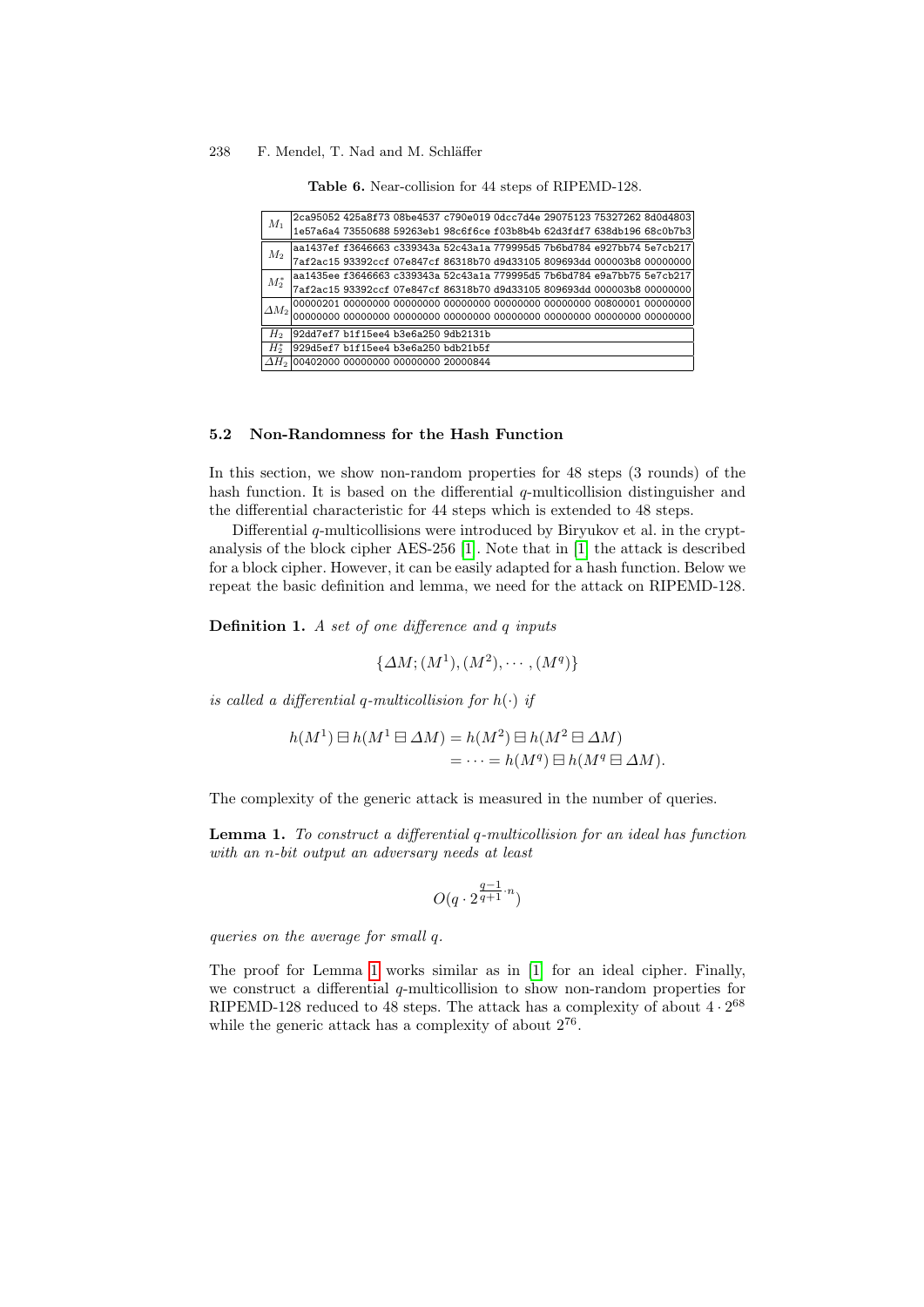#### <span id="page-13-0"></span>5.3 Collisions for th[e C](#page-17-1)ompression Function

<span id="page-13-1"></span>When attacking the compression f[unc](#page-13-1)tion an adversary has additional the possibility to inject difference in the chaining input. Using this additional freedom and the same techniques as for the collision attack on the RIPEMD-128 hash function (see Section 4), we can construct a collision for the compression function of RIPEMD-128 reduced to 48 steps. In Table 9 the differential characteristic is shown, resulting in a practical collision for 48 steps of the compression function with a complexity of  $2^{40}$ . The example is given in Table 7.

Table 7. Free-start collision for 48 steps of RIPEMD-128.

| $H_0$           | 5a1d2fbd cd6d40c7 128dd546 900e0e65                                     |  |  |                                                                         |  |
|-----------------|-------------------------------------------------------------------------|--|--|-------------------------------------------------------------------------|--|
| $H^*_{0}$       | 5a1927bd edad5cc7 128dd542 900e0e65                                     |  |  |                                                                         |  |
|                 | $\Delta H_0$  00040800 20 $\text{c}$ 01 $\text{c}$ 00 00000004 00000000 |  |  |                                                                         |  |
|                 |                                                                         |  |  | 06083719 9ae0b19b 7ffae1ec 637041ad 28d722d7 fa0082c3 5e78f84e 416ee5e7 |  |
| $M_1$           |                                                                         |  |  | faf2b4fc 56738a9f 363c6155 cc7d7ae3 0cb5fc95 b362a16f 6cac81a9 cc11fedd |  |
| $M_1^*$         |                                                                         |  |  | 06083719 9ae0b19b 7ffae1ec 637041ad 28d722d7 fa0082c3 5e78f84e 416ee5e7 |  |
|                 |                                                                         |  |  | faf2b4fc 56738a9f 363c6155 cc7d7ae3 0cb5fc95 b362a16f 6cac81a9 cc11fedd |  |
| $\varDelta M_1$ |                                                                         |  |  |                                                                         |  |
|                 |                                                                         |  |  |                                                                         |  |
| $H_1$           | e6428c57 a9f1f589 fc045baf a9cdbc1f                                     |  |  |                                                                         |  |
| $H^*$           | e6428c57 a9f1f589 fc045baf a9cdbc1f                                     |  |  |                                                                         |  |
| $\varDelta H_1$ | 00000000 00000000 00000000 00000000                                     |  |  |                                                                         |  |
|                 |                                                                         |  |  |                                                                         |  |

### 6 Conclusions and Future Work

In this work, we have presented new results on the ISO/IEC standard RIPEMD-128, a dual-stream hash function where the message permutation and rotation values are different in the two streams. More specifically, we have presented a collision attack on reduced RIPEMD-128 and get practical collisions for 38 steps of the hash function with a complexity of about  $2^{14}$ . Furthermore, our attack can be extended to near-collisions on 44 steps with complexity 2<sup>32</sup> and a theoretical distinguisher on the hash function for 48 steps (3 out of 4 rounds) with complexity 2<sup>70</sup>. Furthermore, we present practical collisions for the RIPEMD-128 compression function, also reduced to  $48$  steps with complexity  $2^{40}$ .

Apart from these new results, we have outlined a strategy to analyze ARXbased dual-stream hash functions more efficiently. More precisely, we have shown how to automate the most difficult parts of an attack involving more than one stream: finding a differential characteristic and performing message modification in the first round. In particular, message modification had to be hand-tuned or was omitted in previous attacks on ARX-based hash functions. What remains for an attacker is to determine a good starting point (possibly using tools from coding theory) and to assist the tools in the order of guessing words or parts of the state, to improve the overall complexity.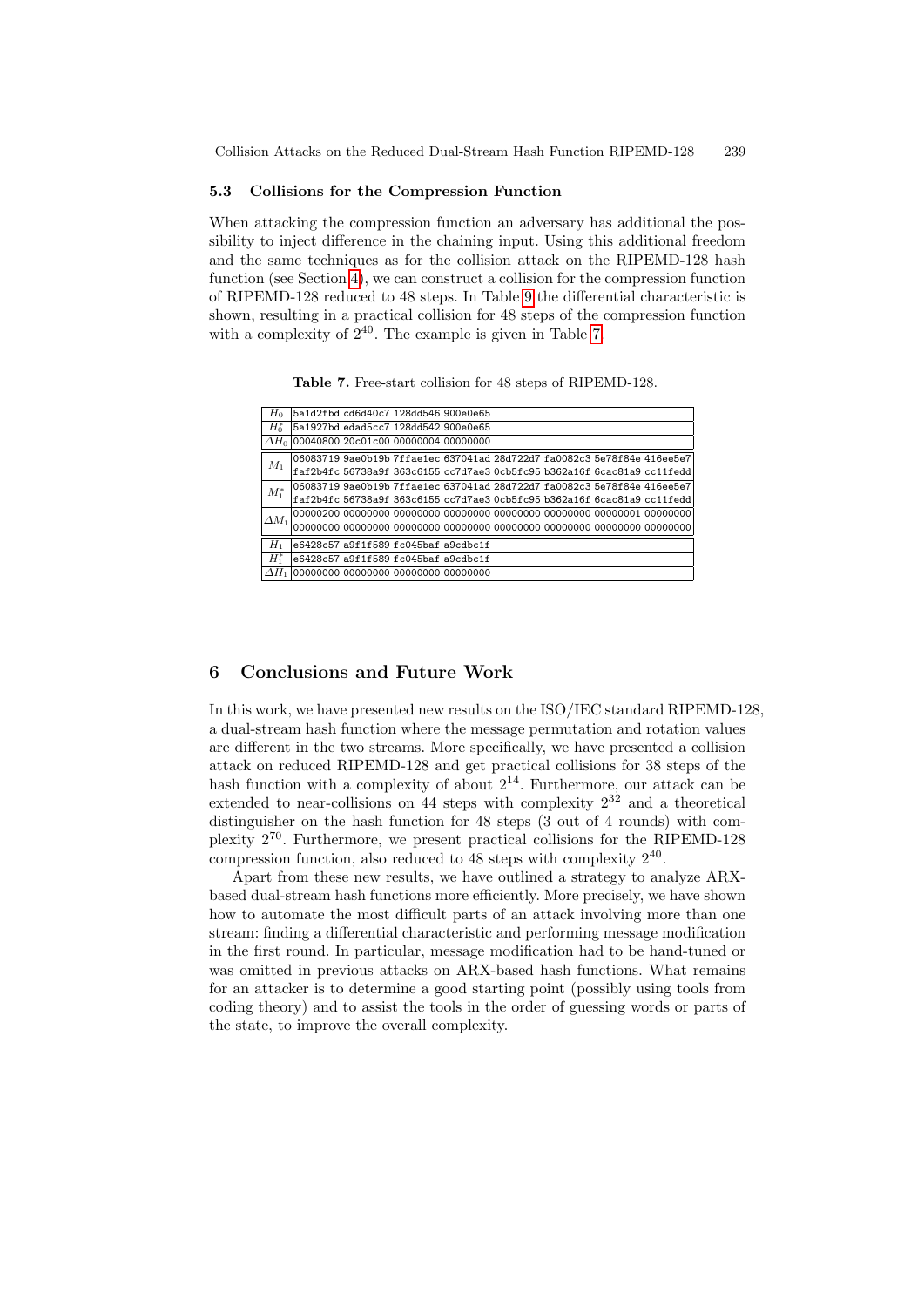Ideally, these tools can immediately be applied to more complicated hash functions. However, the obtained results depend mainly on the choice of the starting point for the nonlinear tool. If no good starting point can be found or the search space is too large, no attack can be obtained. Future work is to analyze also other, stronger dual-stream hash functions like RIPEMD-160. Furthermore, the tools and techniques used in this paper can also be applied to other ARXbased hash functions, where more than one state word is updated using a single message word. Examples are SHA-2 or the SHA-3 candidates Blake and Skein.

### Acknowledgments

This work was supported in part by the Research Council KU Leuven: GOA TENSE (GOA/11/007), by the IAP Programme P6/26 BCRYPT of the Belgian State (Belgian Science Policy) and by the European Commission through the ICT programme under contract ICT-2007-216676 ECRYPT II. In addition, this work was supported by the Research Fund KU Leuven, OT/08/027 and by the Austrian Science Fund (FWF, project P21936).

## References

- <span id="page-14-9"></span>1. Biryukov, A., Khovratovich, D., Nikolić, I.: Distinguisher and Related-Key Attack on the Full AES-256. In: Halevi, S. (ed.) CRYPTO. LNCS, vol. 5677, pp. 231–249. Springer (2009)
- <span id="page-14-6"></span>2. Brier, E., Khazaei, S., Meier, W., Peyrin, T.: Linearization Framework for Collision Attacks: Application to CubeHash and MD6. In: Matsui, M. (ed.) ASIACRYPT. LNCS, vol. 5912, pp. 560–577. Springer (2009)
- 3. Damgård, I.: A Design Principle for Hash Functions. In: Brassard, G. (ed.) CRYPTO. LNCS, vol. 435, pp. 416–427. Springer (1989)
- <span id="page-14-2"></span>4. De Cannière, C., Rechberger, C.: Finding SHA-1 Characteristics: General Results and Applications. In: Lai, X., Chen, K. (eds.) ASIACRYPT. LNCS, vol. 4284, pp. 1–20. Springer (2006)
- <span id="page-14-1"></span>5. Dobbertin, H.: RIPEMD with Two-Round Compress Function is Not Collision-Free. J. Cryptology 10(1), 51–70 (1997)
- <span id="page-14-8"></span>6. Dobbertin, H., Bosselaers, A., Preneel, B.: RIPEMD-160: A Strengthened Version of RIPEMD. In: Gollmann, D. (ed.) FSE. LNCS, vol. 1039, pp. 71–82. Springer (1996)
- <span id="page-14-7"></span>7. Indesteege, S., Preneel, B.: Practical Collisions for EnRUPT. In: Dunkelman, O. (ed.) FSE. LNCS, vol. 5665, pp. 246–259. Springer (2009)
- <span id="page-14-4"></span>8. Joux, A., Peyrin, T.: Hash Functions and the (Amplified) Boomerang Attack. In: Menezes, A. (ed.) CRYPTO. LNCS, vol. 4622, pp. 244–263. Springer (2007)
- <span id="page-14-5"></span>9. Kl´ıma, V.: Tunnels in Hash Functions: MD5 Collisions Within a Minute. IACR Cryptology ePrint Archive 2006, 105 (2006)
- <span id="page-14-3"></span>10. Mendel, F., Nad, T., Schläffer, M.: Finding SHA-2 Characteristics: Searching through a Minefield of Contradictions. In: Lee, D.H., Wang, X. (eds.) ASI-ACRYPT. LNCS, Springer (2011), to appear
- <span id="page-14-0"></span>11. Mendel, F., Pramstaller, N., Rechberger, C., Rijmen, V.: On the Collision Resistance of RIPEMD-160. In: Katsikas, S.K., Lopez, J., Backes, M., Gritzalis, S., Preneel, B. (eds.) ISC. LNCS, vol. 4176, pp. 101–116. Springer (2006)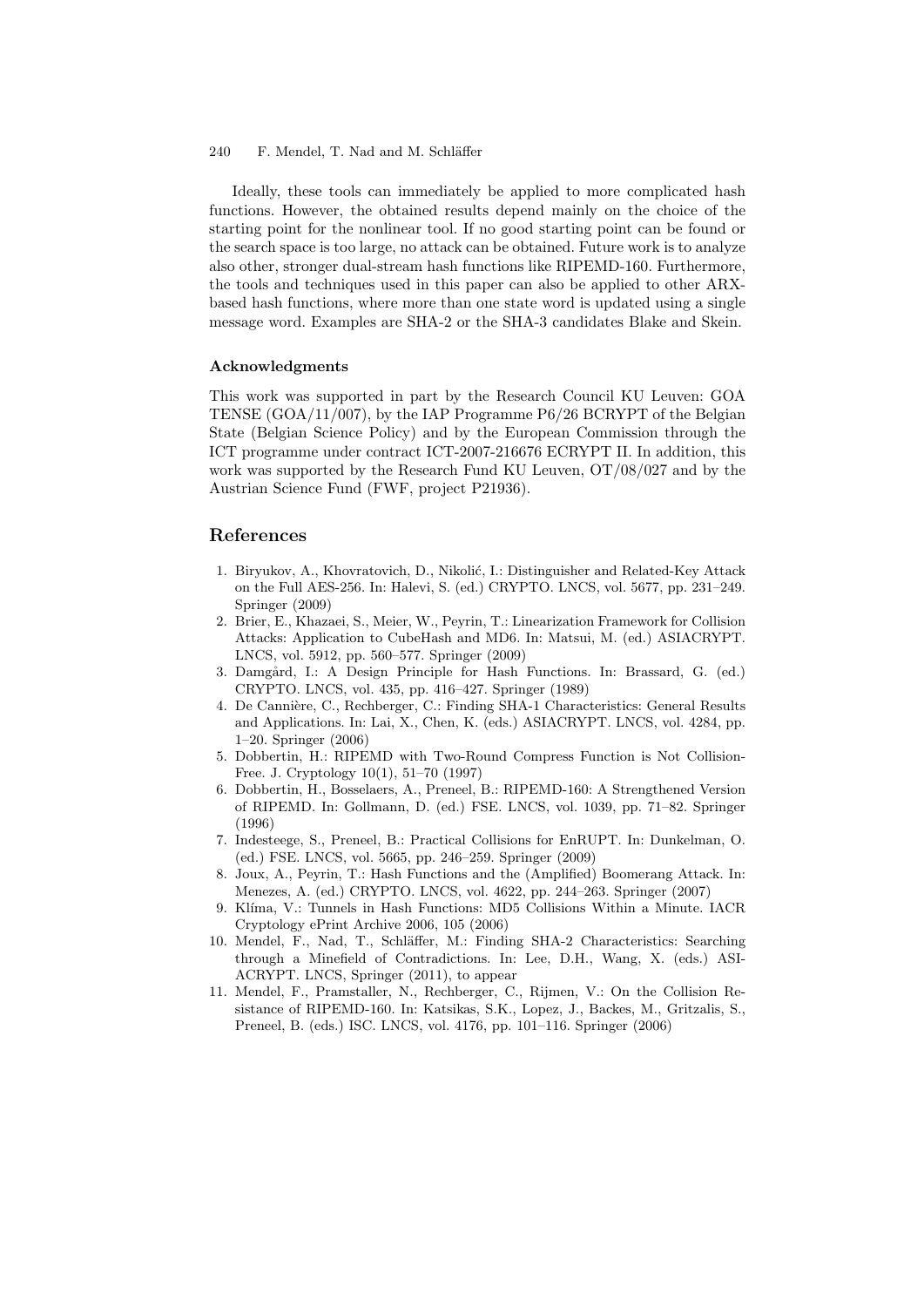- 12. Merkle, R.C.: One Way Hash Functions and DES. In: Brassard, G. (ed.) CRYPTO. LNCS, vol. 435, pp. 428–446. Springer (1989)
- <span id="page-15-4"></span>13. Ohtahara, C., Sasaki, Y., Shimoyama, T.: Preimage Attacks on Step-Reduced RIPEMD-128 and RIPEMD-160. In: Lai, X., Yung, M., Lin, D. (eds.) Inscrypt. LNCS, vol. 6584, pp. 169–186. Springer (2010)
- <span id="page-15-5"></span>14. Pramstaller, N., Rechberger, C., Rijmen, V.: Exploiting Coding Theory for Collision Attacks on SHA-1. In: Smart, N.P. (ed.) IMA Int. Conf. LNCS, vol. 3796, pp. 78–95. Springer (2005)
- <span id="page-15-2"></span>15. Sugita, M., Kawazoe, M., Imai, H.: Gröbner Basis Based Cryptanalysis of SHA-1. IACR Cryptology ePrint Archive 2006, 98 (2006)
- <span id="page-15-0"></span>16. Wang, L., Sasaki, Y., Komatsubara, W., Ohta, K., Sakiyama, K.: (Second) Preimage Attacks on Step-Reduced RIPEMD/RIPEMD-128 with a New Local-Collision Approach. In: Kiayias, A. (ed.) CT-RSA. LNCS, vol. 6558, pp. 197–212. Springer (2011)
- <span id="page-15-1"></span>17. Wang, X., Lai, X., Feng, D., Chen, H., Yu, X.: Cryptanalysis of the Hash Functions MD4 and RIPEMD. In: Cramer, R. (ed.) EUROCRYPT. LNCS, vol. 3494, pp. 1– 18. Springer (2005)
- 18. Wang, X., Yao, A., Yao, F.: New Collision Search for SHA-1. Presented at rump session of CRYPTO (2005)
- 19. Wang, X., Yin, Y.L., Yu, H.: Finding Collisions in the Full SHA-1. In: Shoup, V. (ed.) CRYPTO. LNCS, vol. 3621, pp. 17–36. Springer (2005)
- <span id="page-15-3"></span>20. Wang, X., Yu, H.: How to Break MD5 and Other Hash Functions. In: Cramer, R. (ed.) EUROCRYPT. LNCS, vol. 3494, pp. 19–35. Springer (2005)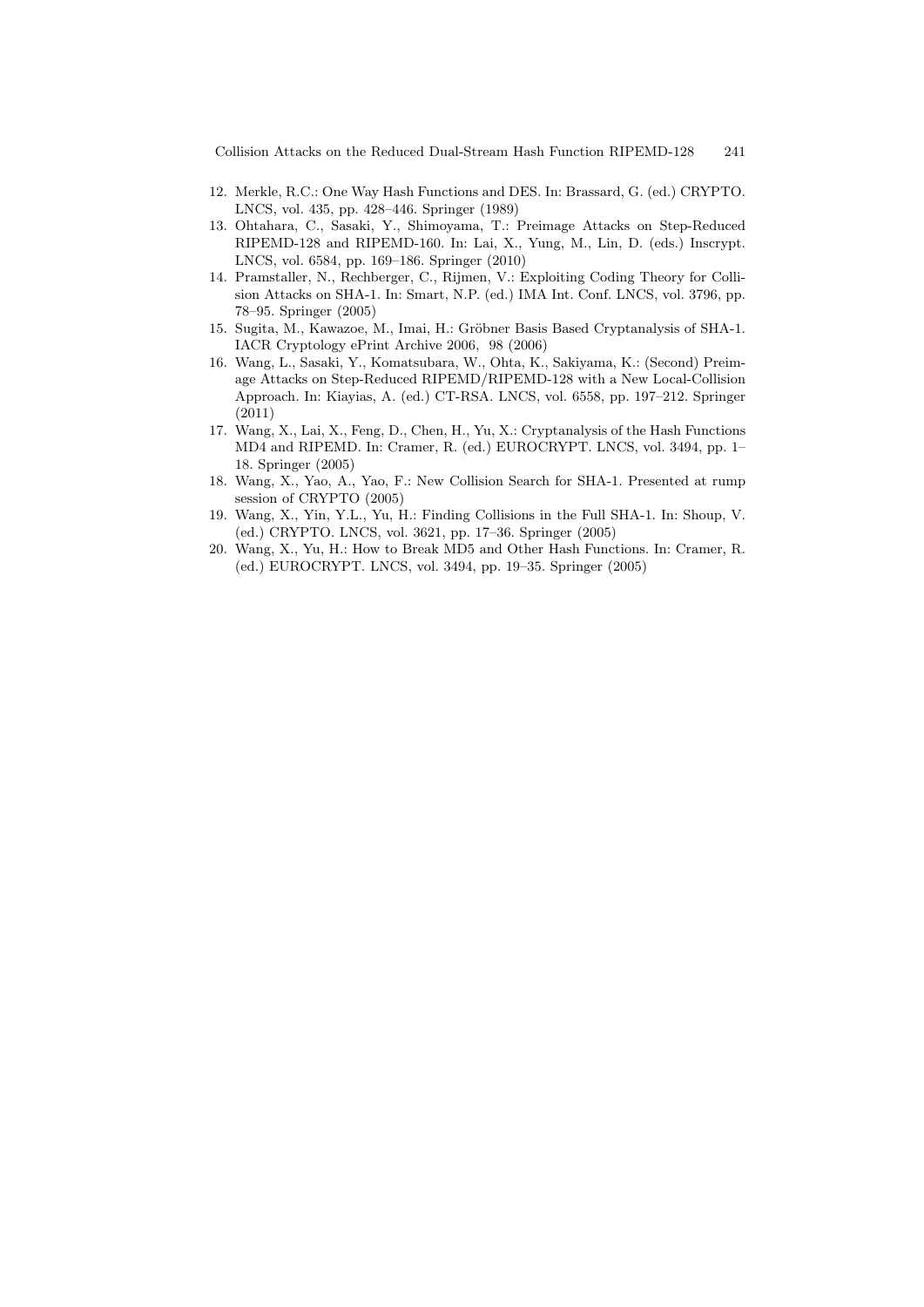#### Differential Characteristics and Conditions  ${\bf A}$

<span id="page-16-0"></span>Table 8. Characteristic for a collision on 38 steps of RIPEMD-128. Bits with gray  $\operatorname{background}$  have one additional conditions.

| i              | $\nabla B_i$             | $\nabla B_i'$                                       | $\overline{\nabla m_i}$ |
|----------------|--------------------------|-----------------------------------------------------|-------------------------|
| $-4$           |                          |                                                     |                         |
| $-3$           |                          |                                                     |                         |
| $-2$           |                          |                                                     |                         |
| $-1$           |                          |                                                     |                         |
| 0              |                          |                                                     |                         |
| 1              | <u>Innnnnn</u>           | ––––n·<br>۰Λ                                        | $-0-$                   |
| $\overline{2}$ | nnunnnnnnnnnnnnnnnnnnnnn |                                                     |                         |
| 3              |                          | $-0100---$<br>$-0110--$                             |                         |
| 4              |                          | $-1101---1-1$<br>$-1111- - -$                       |                         |
| 5              |                          | $-$ unnn00--1-1-------1----unnn-00                  |                         |
| 6              |                          | $-000010 - n - u - 00 - n - -0111 - 10$             |                         |
| 7              |                          | 001nuuuu--0-----11111----1001-nu                    |                         |
| 8              |                          | $110100---1---un11n-$<br>------- <mark>u</mark> --- |                         |
| 9              |                          | $un1n00$ ---------1- $unn$ --1---1---               |                         |
| 10             |                          | $-$ -n $0u1-$<br>$-0 - 10000 -$<br>$-1-$            |                         |
| 11             |                          | $--0$ nuu<br>01n1                                   |                         |
| 12             |                          | $-110-$                                             |                         |
| 13             |                          | ---01-<br>$\cdot$ 11                                |                         |
| 14             |                          | $-0$<br>$00 - 1$                                    |                         |
| 15             |                          |                                                     |                         |
| 16             |                          |                                                     |                         |
| 17             |                          | ٠O                                                  |                         |
| 18             |                          |                                                     |                         |
| 19             |                          |                                                     |                         |
| 20             |                          |                                                     |                         |
| $ _{21}$       |                          |                                                     |                         |
| 22             | ٠O                       |                                                     |                         |
| 23             |                          |                                                     |                         |
| $ _{24}$       |                          |                                                     |                         |
| 25             |                          |                                                     |                         |
| 26             |                          |                                                     |                         |
| 27             |                          |                                                     |                         |
| 28             |                          |                                                     |                         |
| 29             |                          |                                                     |                         |
| 30             |                          |                                                     |                         |
| 31             |                          |                                                     |                         |
| 32             |                          |                                                     |                         |
| 33             |                          |                                                     |                         |
| 34             |                          |                                                     |                         |
| 35             |                          |                                                     |                         |
| 36             |                          |                                                     |                         |
| 37             |                          |                                                     |                         |
|                |                          |                                                     |                         |